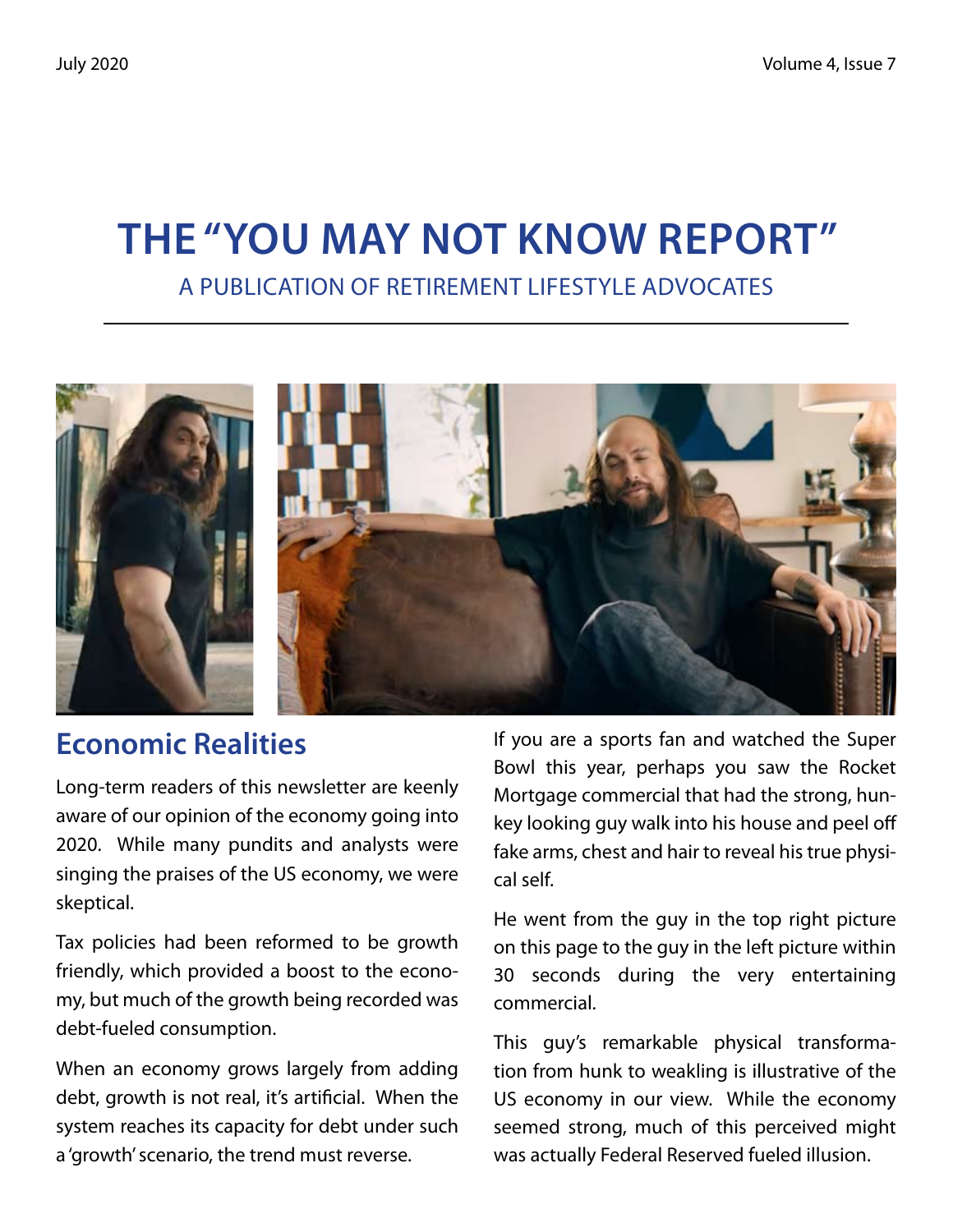In the commercial, assuming the transformation from muscle man to skinny man takes 30 seconds, in our view we are about 5 to 6 seconds in as far as the economy is concerned.

While the economic news is now mixed, with some good news and some ugly news, we believe we are just beginning to see the cracks in the foundation of the economy.

Despite the developing bearish evidence to the contrary, there is still a fair amount of bullishness among the collective populace regarding the economy and markets. While we are firm believers that the radical economic changes that are coming will create opportunities as we will outline in this piece, we are also of a mind that these opportunities won't be found where they have been found traditionally.

To prosper in the coming economic environment, one will have to think 'outside the box' as the now old saying goes.

When you look at the economic data objectively from sources you can trust, it's already pretty ugly in some areas and a few glimmers of hope in other areas.

Let's dive in.

In the European Union, car sales in May were down 57%. This<sup>1</sup> from "Market Watch" (emphasis added):

*After reopening factories and sorting out supply chains, Europe's car makers are facing a new problem related to the coronavirus pandemic: a glut of unsold cars.*

*New-car sales in the European Union, in its affiliate free-trade association partners and in the U.K. fell 57% in May from a year earlier to 623,812 vehicles, according to data published Wednesday by the European Automobile Manufacturers' Association.*

*Each of the 27 EU member states reported double-digit-percentage declines in newcar sales, and the U.K. was down 89% from a year earlier. The data marked a small improvement following steeper drops in March and April, but new-car sales across the region remain far below last year's.*

*Production is still well below precrisis levels, but with such comatose demand even this reduced output is creating a surplus of new cars, producing a bottleneck that is slowing down the industry's recovery and threatening jobs and profits.*

As we have been noting during our client only webinar updates each Monday, the lockdown response to COVID-19 is proving to be economically devastating.

While car sales in the United States didn't tank to the same extent, they did still significantly decline. Most auto manufacturers saw sales decline from 30% to 35% in the second quarter of this year when compared to the second quarter of last year. This<sup>2</sup> from "MSNBC" (emphasis added):

*U.S. vehicle sales in the second quarter for General Motors, Toyota Motor and Fiat Chrysler plunged by more than 30% as the coronavirus caused consumers to stay at home, and dealerships and factories to shutter.*

*The hefty declines are in line with what Wall Street expected. Nissan Motor, Hyundai and Porsche also reported significant drops in sales between April and June compared with a year earlier. Most of the U.S., European and Asian automakers report their secondquarter auto sales Wednesday.*

*U.S. vehicle sales were forecast to fall by about 34% in the second quarter, according to auto*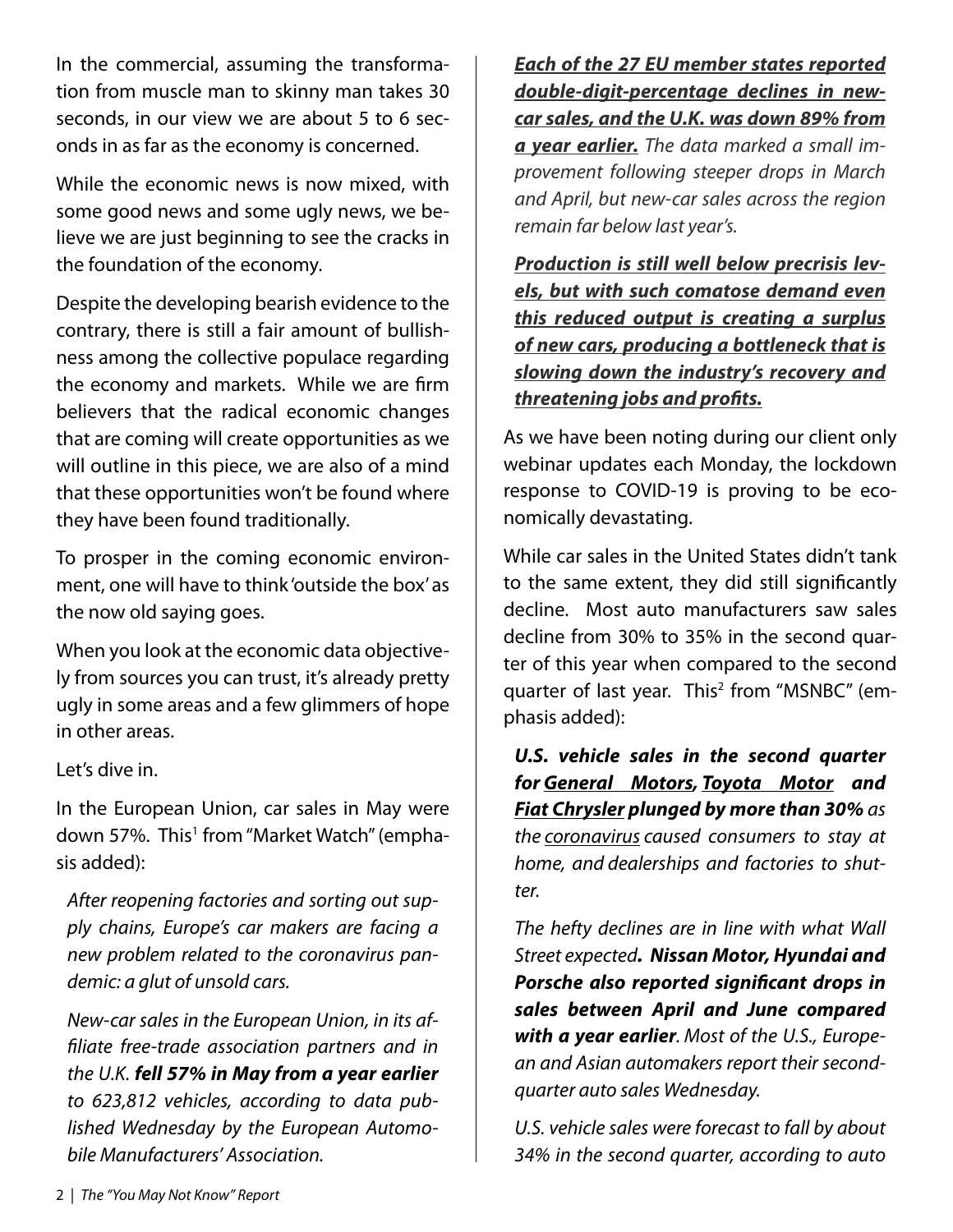*research firms Edmunds and TrueCar's ALG. The second quarter is expected to be the worst of the year for the automakers due to the pandemic.*

*Year over year, GM reported a 34% decline in sales in the second quarter, while Fiat Chrysler said vehicles sold fell 38.6%. Toyota said sales dropped 34.6% during the three months ended Tuesday compared with a year ago.*

Automobile manufacturers aren't the only business that has been negatively affected. Not surprisingly, airlines have been ravaged by the lockdowns and the virus. This<sup>3</sup> from "Barron's" (emphasis added):

*American Airlines Group and other carriers are lining up for more bailout funds under the Cares Act as the industry grapples with an increasingly precarious situation due to a surge in coronavirus cases.*

*Five major airlines signed a letter of intent with the U.S. Treasury to take loans under the Cares Act, the Treasury said in a statement on Thursday. American (ticker: AAL), Frontier Airlines, Hawaiian Holdings (HA), SkyWest (SKYW), and Spirit Airlines (SAVE) all plan to take out loans, according to the Treasury, which didn't specify the amounts or terms. Treasury Secretary Steven Mnuchin said talks with other airlines are continuing, according to a statement.*

*American is the largest carrier lining up more funding from the Treasury so far. It is no surprise that the airline needs help.*

*The airline is in a race against time to stay operational (outside Chapter 11 bankruptcy protection) as revenues plunge and the company adds debt to its balance sheet. American is expected to lose \$4.4 billion in cash flow* *from operations this year as sales plummeted to \$20 billion from \$45.7 billion in 2019. Its total debt is expected to reach \$44.6 billion by the end of the year.*

Airline revenues are set to decline by almost half in 2020 as compared to 2019. This<sup>4</sup> from "Economic Times":

*Airline revenues globally in 2020 is set to decline by 44% in revenues over 2019, as airlines ground flights due to poor passenger demand and countries closing borders to control the spread of Coronavirus. "Revenue loss of \$250 bn in 2020 over 2019… which is a 44% decline over 2019… Before any recovery takes place, airlines may run out of cash," said Brian Pearce, chief economist at IATA (International Air Transport Association).*

In the case of both automobiles and air travel, lack of demand is destroying these industries. Lack of demand is deflationary.

On a recent client only webinar, we used a chart to illustrate areas of deflation in the economy that have emerged as a result of the corona-virus response. We have reproduced that chart here.

Table A. Percent changes in CPI for All Urban Consumers (CPI-U): U.S. city average

|                                                         | Seasonally adjusted changes from preceding month |              |              |              |             |              |             | Uh-<br>adjusted              |
|---------------------------------------------------------|--------------------------------------------------|--------------|--------------|--------------|-------------|--------------|-------------|------------------------------|
|                                                         | Nov.<br>2019                                     | Dec.<br>2019 | Jan.<br>2020 | Feb.<br>2020 | Mar<br>2020 | Apr.<br>2020 | May<br>2020 | 12-mos.<br>ended<br>May 2020 |
| All items.                                              | 02                                               | ů2           | ů.t          | ů1           | $-0.4$      | $-0.8$       | $-0.1$      | ůt                           |
|                                                         | 0.1                                              | 02           | 0.2          | 0.4          | 0.3         | 15           | 0.7         | 4.0                          |
|                                                         | 0.1                                              | 00           | ű.t          | ů5           | 0.5         | 26           | 1.0         | 48                           |
|                                                         | 0.2                                              | 0.3          | 0.4          | 02           | 0.2         | 0.1          | 0.4         | 23                           |
|                                                         | 0.8                                              | 1.5          | -67          | $-2.0$       | -58         | $-10.1$      | $-1.8$      | $-18.9$                      |
| Energy commodities                                      | 12                                               | 3.0          | 注册           | d5           | $-10.4$     | $-20.0$      | $-15$       | $-33.2$                      |
|                                                         | 12                                               | 3.1          | $-1.6$       | $-3.4$       | $-10.5$     | -20.6        | $-35$       | -33.8                        |
| Fuel of continuous community of the continuous          | 1.0                                              | 1.1          | 近ま           | $-15$        | $-13.7$     | $-15.6$      | -6.3        | -37.5                        |
|                                                         | 0.2                                              | 0.2          | ά£           | $-0.3$       | $-0.5$      | 0.1          | $-0.5$      | 42                           |
|                                                         | 0.2                                              | 42           | 0.4          | $-0.1$       | $-0.2$      | 0.1          | $-0.8$      | $-0.2$                       |
| Utility (piped) gas service                             | 0.5                                              | $-0.5$       | 1.0          | $-0.9$       | $-1.4$      | 0.2          | 选单          | 43                           |
|                                                         | 0.2                                              | 0.1          | 0.2          | 0.2          | $-0.1$      | $-0.4$       | $-0.1$      | 12                           |
| Commodities less food and energy<br>commodities         | $-0.1$                                           | 0.0          | 0.D          | 0.2          | $-0.3$      | $-0.7$       | $-0.2$      | -1.0                         |
|                                                         | $-0.1$                                           | 0.1          | ۵D           | 0.1          | $-0.4$      | 0.D          | 0.3         | 43                           |
| Used cars and trucks. The control of the con-           | $-0.7$                                           | 04           | $-1.2$       | 0.4          | 0.8         | $-0.4$       | $-0.4$      | $-0.4$                       |
| <u>ing and bell existing in Security of </u><br>Apparel | 0.6                                              | 0.1          | 0.7          | 0.4          | $-2.0$      | 47           | $-2.3$      | $-7.9$                       |
|                                                         | 00                                               | 1.0          | 46           | -0.6         | 0B          | $-0.1$       | ů1          | ů8                           |
|                                                         | 03                                               | 82           | 0.3          | 0.2          | OB          | $-0.4$       | 0.D         | 20                           |
|                                                         | ů3                                               | 0.2          | 0.4          | Ō3           | ūâ          | 0.0          | ů2          | 25                           |
|                                                         | $0-0$                                            | $-0.1$       | 0.3          | 03           | $-1.9$      | 47           | $-3.8$      | -87                          |
|                                                         | 0.4                                              | 0.3          | ů3           | 0.3          | 0.5         | 55           | 0.6         | 59                           |

Not seasonally adjusted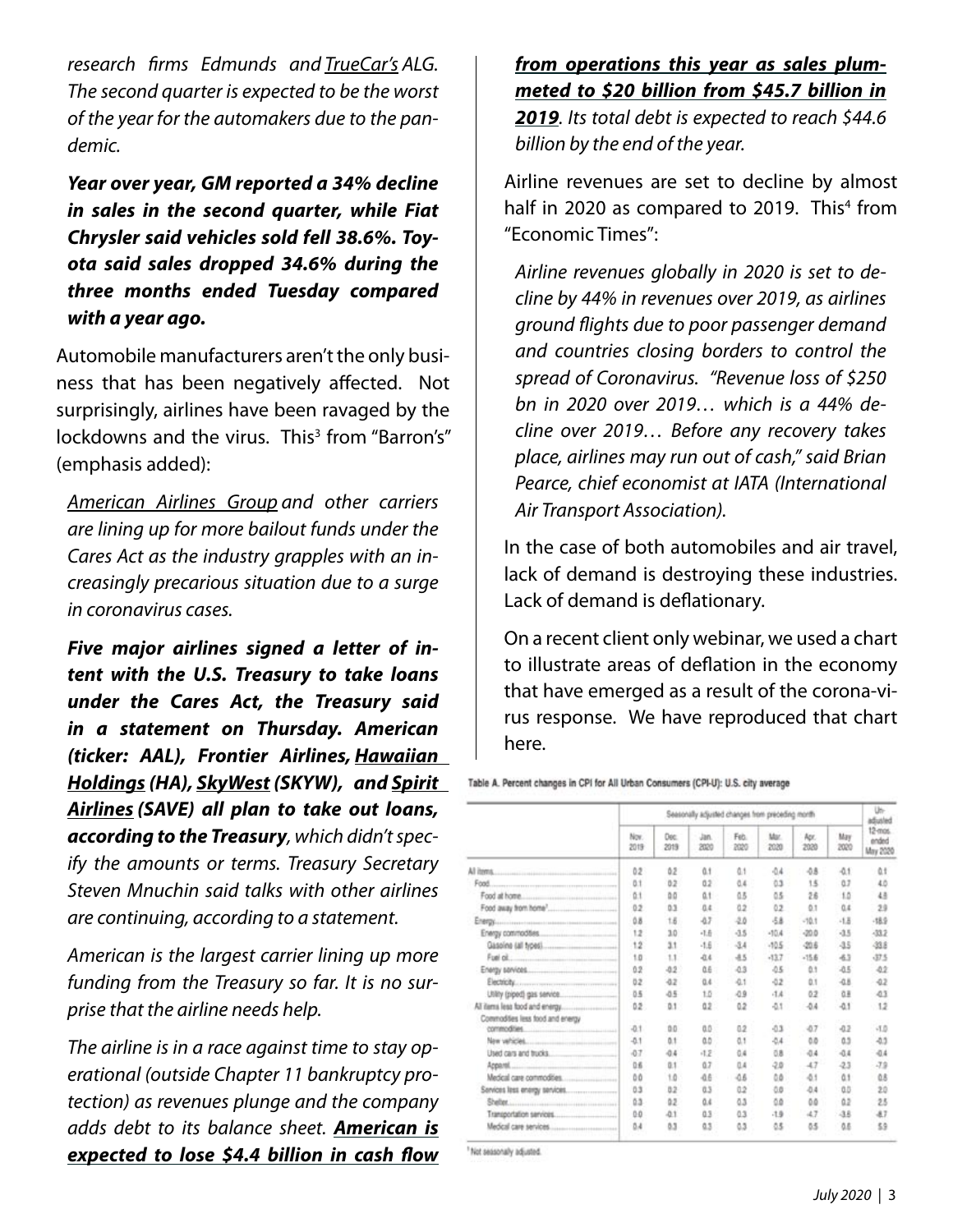Notice from the chart that in addition to vehicles and transportation services, apparel, commodities and energy are showing symptoms of deflation.

Another deflationary event is the number of corporations filing for bankruptcy protection. Already this year, bankruptcy filings are up 44% over the same time frame last year.

This4 from "Business Insider" (emphasis added):

*Epiq, a global leader in legal services, released the June 2020 bankruptcy filings statistics today from its AACER business. Notably, commercial Chapter 11 filings are up 43% over June of last year, with 609 new filings, up from 424 from the same period last year. For the first half of 2020, total commercial Chapter 11 filings are up 26% with 3,604 new filings, up from 2,855 from the same period last year.*

*"As expected, U.S. companies are seeking bankruptcy protection while the markets are recovering from the early stages of the global pandemic," says Deirdre O'Connor, managing director for corporate restructuring at Epiq. "In challenging economic environments, companies attempt to file at the right time to capture the best outcomes at the end of the lengthy process."*

Home mortgage delinquencies are rising rapidly. The month of May saw mortgage delinquencies more than double from the month of March. A delinquent mortgage is a mortgage that has at least one payment at least 30 days late. This<sup>5</sup> from "Housing Wire" (emphasis added):

*The U.S. mortgage delinquency rate rose to 7.76% in May as Americans struggled to pay their bills during the worst public health crisis in more than a century.*

*The rate rose from 6.45% in April and was 3.39% in March, the month when states began issuing stay-at-home orders to try to stem the spread of COVID-19, according to the report on Monday.* **Black Knight** *counts loan in forbearances – meaning they have an agreement with the servicer to suspend payments – as being delinquent, as does* **Mortgage Bankers Association***.*

*Measured as a number, rather than a percentage, there were 4.12 million mortgages in the U.S. that had payments more than 30 days overdue in May, Black Knight said.*

*Last week there were 4.6 million homeowners with mortgages in forbearance, down 57,000 from the prior week, according to Black Knight. Some owners get an agreement with their servicers to suspend payments and then keep paying their home-loan bill, the firm has said in the past.*

*Mississippi had the worst delinquency rate, at 12.73%, according to the report. Louisiana was next, at 11.79%, followed by New York at 11.28%, New Jersey at 11.03% and Florida at 10.52%.*

*The states with the lowest delinquency rates were Idaho at 4.4%, Washington at 4.91%, South Dakota at 5.02%, Oregon at 5.12%, and Montana at 5.13%.*

*Serious delinquencies, which means people who are 90 days past due but not yet in foreclosure, have increased by more than 50% over the past two months to 631,000, Black Knight said.*

*There's a moratorium on foreclosuresfor loans that are backed by* **Fannie Mae***,* **Freddie Mac***, and the* **Federal Housing Administration** *through the end of August because of the COVID-19 pandemic.*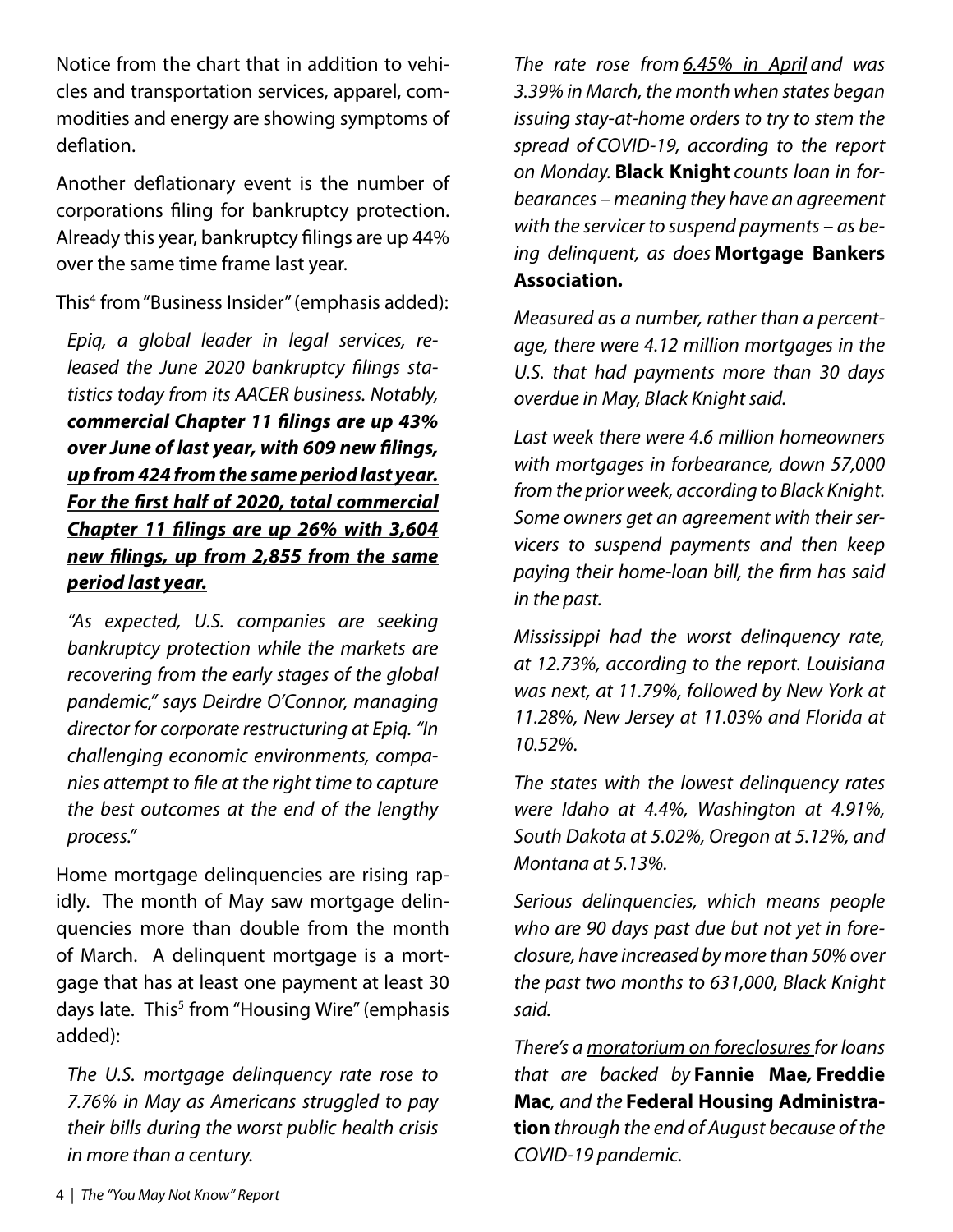

A couple of comments.

One, it's important to note that delinquent mortgages more than doubled in two months' time while enhanced federal unemployment benefits were still being paid. The extra \$600 in weekly unemployment benefits will disappear at the end of July unless they are extended for some reason. That extra federal unemployment benefit of \$600 weekly when added to state benefits, can mean that an unemployed person could receive nearly \$1,000 weekly in benefits. Once the additional \$600 per week or \$2400 per month in benefits goes away, we believe that delinquent mortgages will increase. Our best estimate at this point is 20% of all mortgages will end up being delinquent.

Two, once the moratorium on foreclosures is lifted, we look for the real estate market to be somewhat affected with residential housing in the suburbs or more rural areas holding up better than properties in the city as there is presently a surge of people leaving the city to escape higher virus transmission risk and to reduce risk of being affected by social unrest. This6 from "The Wall Street Journal" (emphasis added):

*Confined to her Paris apartment with three young children, her husband and a dog during the city's strict eight-week lockdown, Kate Gambey began fantasizing about something she never thought she would: a country house.*

*"I'm such a city girl," said Ms. Gambey, an American married to a Frenchman. She made Paris her home nearly a decade ago but is now searching for a new home some 30 to 150 miles southwest of Paris.*

*"Right now it's a question of how and where do we survive this best."*

*In recent months, thousands of city dwellers have fled metropolises such as New York, Paris and London, moving in with family or into rentals to avoid crowds, be closer to nature or spend coronavirus lockdowns in more spacious quarters. While many have begun to return as restrictions have eased, others, like Ms. Gambey and her husband, Charles, are considering a permanent move.*

*Fears of a second wave of infections and the ease of remote working are prompting families with children, pensioners and some young people to question the longterm benefits of city life.*

*In the U.S., 39% of urban dwellers said the Covid-19 crisis prompted them to consider leaving for less densely populated areas, according to a Harris poll of 2,050 adults conducted in late April.*

As noted above, there is some good news too. The last two jobs reports were much better than anticipated. In June, employers added nearly 5 million jobs, adding fuel to the speculation that this recovery will be "v-shaped". This<sup>7</sup> from "The Wall Street Journal" (emphasis added):

*The media's grim reapers continue to predict*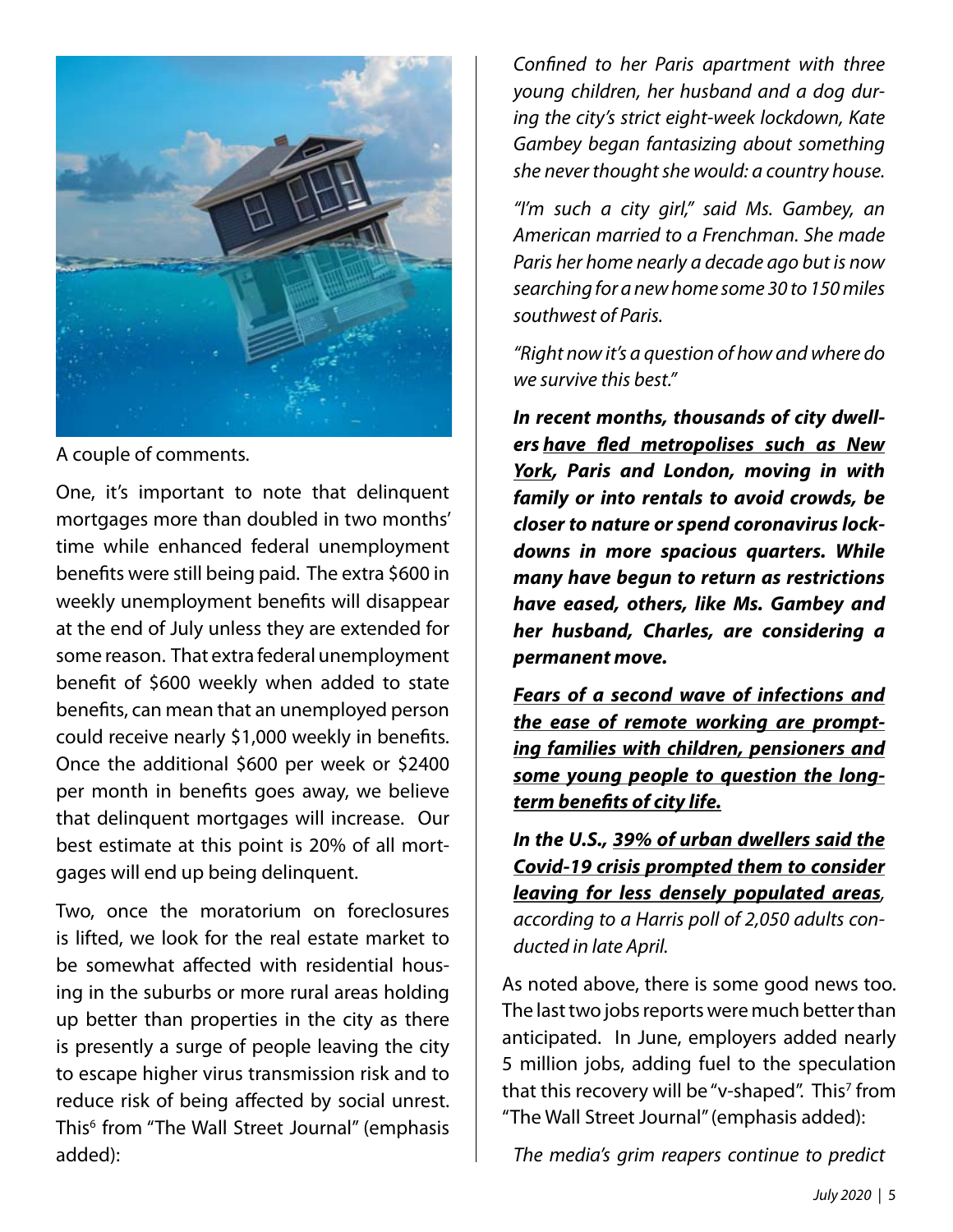*catastrophe from the Covid-19 resurgence, but it's hard to read Thursday's labor report as anything but good news. The U.S. economy beat forecasts as employers added 4.8 million jobs in June while the unemployment rate fell to 11.1% from 13.3% in May. Businesses are willing to hire, and Americans want to return to work, if government will let them.*

*Private employment has increased by eight*

*million since April, meaning about 40% of employees who lost jobs during the pandemic lockdowns have returned to work. The U.S. needed 20 months from the low-water mark after the 2009 recession to recover an equivalent share of lost jobs. Economists projected that the hiring surge in May might be a blip, but the Labor Department revised up payrolls by 90,000 for April and May combined.*

*Low-skilled and lower-wage workers suffered the most from the lockdowns, but the good news is they're being hired back. That caused average hourly wages to decline 1.2% but total hours worked increased 3.6%. Unemployment rates declined for whites (to 10.1%), blacks (15.4%), Hispanics (14.5%) and teens (23.2%). Strikingly, the black teen unemployment rate is 10.9 percentage points lower than in June 2016.*

*Nearly all industries added jobs with large rebounds in leisure and hospitality (2.1 million), retail (740,000), health care (358,000) and manufacturing (356,000). Even employment at general merchandise non-department retailers is up 202,000 from last June as big-box stores increased hiring during the pandemic to meet a surge of online shoppers.*

Our economic forecast continues to be a period of deflation, followed by a period of inflation should current Federal Reserve easy money policies continue; and, it appears they will.

Many of you reading this issue are already using the "two-bucket" approach to manage money as described in the number one, bestselling book "Revenue Sourcing". If you're not and would like to learn more, give the office a call at 1-866-921-3613 and request your free Revenue Sourcing map that will show you how you may use the two-bucket approach in your own individual situation.



## **The Federal Reserve Is Getting Even More Desperate**

Shortly after the Great Recession, with interest rates at near zero, the Federal Reserve took the then-unprecedented step of engaging in a program of quantitative easing a.k.a. money printing or money creation out of thin air.

At the time, we were told that the action was an emergency measure and would be only temporary. The money creation would last only until the economy grew its way out of the recession that was the result of the financial crisis.

It's important to note that the financial crisis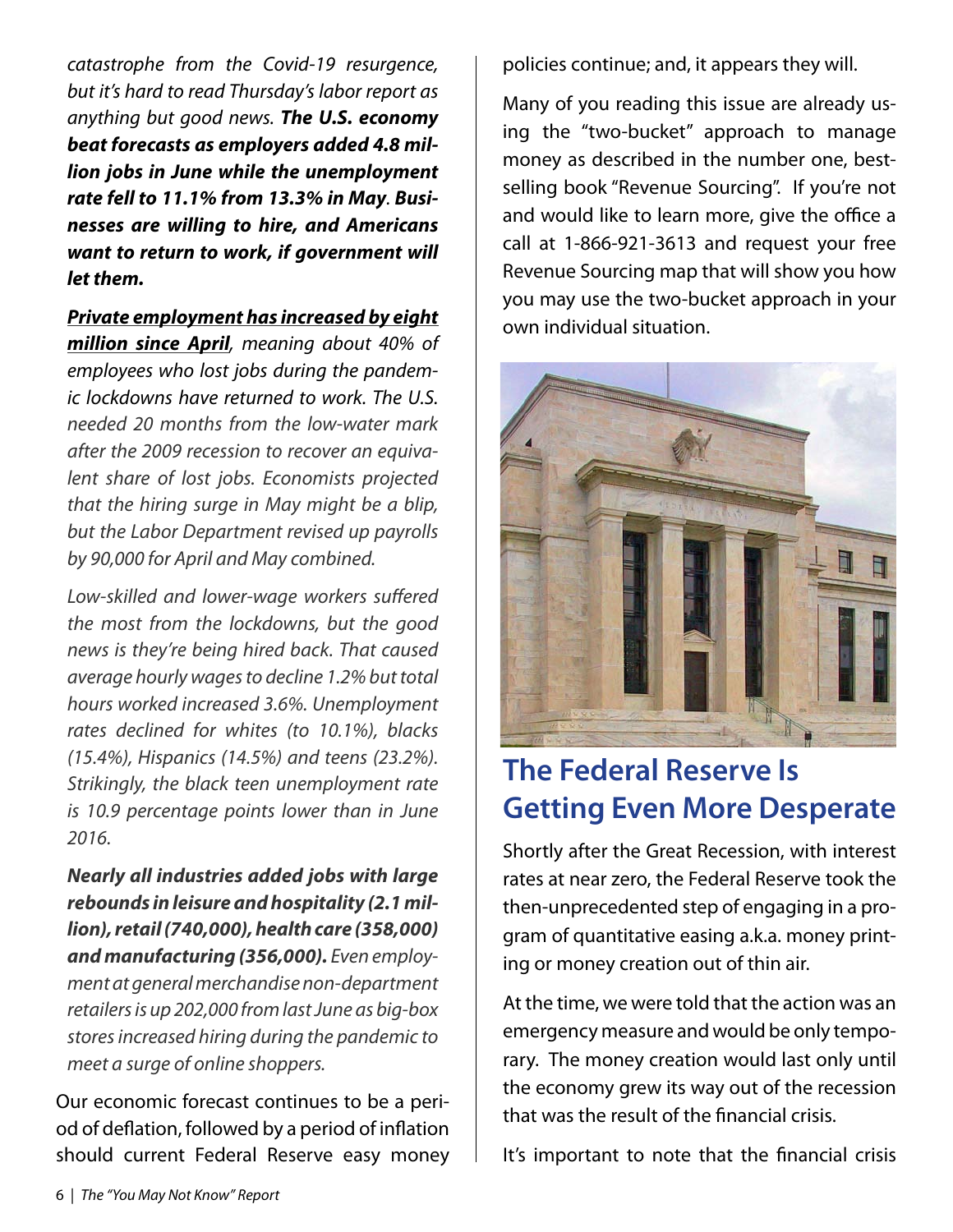and the banking failures that occurred at the time were the result of failed Fed policies. Easy money policies always lead to economic and financial bubbles which eventually crash. That happened from the tech stock bubble crash to the financial crisis. It's happened again now from the financial crisis to the present time.

Instead of the Fed's actions after the financial crisis being temporary, they are now permanent and are intensifying. Money creation after the financial crisis took place in billions; money creation now takes place in trillions and the Fed is now pursuing even more extreme and extraordinary policies.

Dr. Ron Paul, former congressman and presidential candidate, and former guest on our radio program, recently commented<sup>8</sup> (emphasis added):

*In a sign that the Federal Reserve is growing increasingly desperate to jump-start the economy, the Fed's Secondary Market Credit Facility has begun purchasing individual corporate bonds. The Secondary Market Credit Facility was created by Congress as part of a coronavirus stimulus bill to purchase as much as 750 billion dollars of corporate credit. Until last week, the Secondary Market Credit Facility had limited its purchases to exchange-traded funds, which are bundled groups of stocks or bonds.*

*The bond purchasing initiative, like all Fed initiatives, will fail to produce long-term prosperity. These purchases distort the economy by increasing the money supply and thus lowering interest rates, which are the price of money. In this case, the Fed's purchase of individual corporate bonds enables select corporations to pursue projects for which they could not otherwise have obtained funding. This distorts signals sent by the market, making* 

*these companies seem like better investments than they actually are and thus allowing these companies to attract more private investment. This will cause these companies to experience a Fed-created bubble. Like all Fed-created bubbles, the corporate bond bubble will eventually burst, causing businesses to collapse, investors to lose their money (unless they receive a government bailout), and workers to lose their jobs.*

*Under the law creating the lending facilities, the Fed does not have to reveal the purchases made by the new facilities. Instead of allowing the Fed to hide this information, Congress should immediately pass the Audit the Fed bill so people can know whether a company is flush with cash because private investors determined it is a sound investment or because the Fed chose to "invest" in its bonds.*

*The Fed could, and likely will, use this bond buying program to advance political goals. The Fed could fulfill Chairman Jerome Powell's stated desire to do something about climate change by supporting "green energy" companies. The Fed could also use its power to reward businesses that, for example, support politically correct causes, refuse to sell guns, require their employees and customers to wear masks, or promote unquestioning obedience to the warfare state.*

*Another of the new lending facilities is charged with purchasing the bonds of cash-strapped state and local governments. This could allow the Fed to influence the policies of these governments. It is not wise to reward spendthrift politicians with a federal bailout — whether through Congress or through the Fed.*

*With lending facilities providing to the Federal*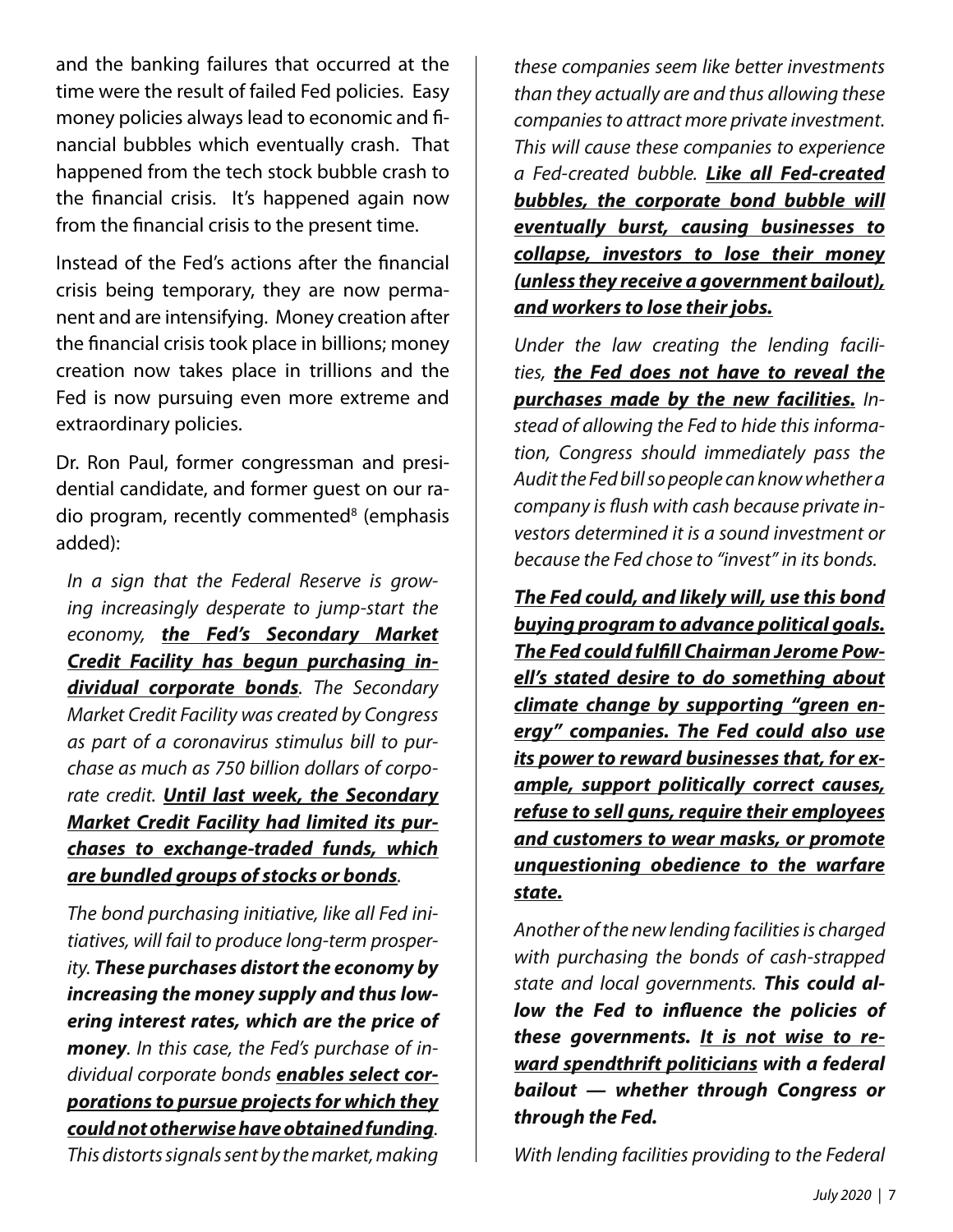*Reserve the ability to give money directly to businesses and governments, the Fed is now just one step away from implementing Ben Bernanke's infamous suggestion that, if all else fails, the Fed can drop money from a helicopter. These interventions will not save the economy. Instead, they will make the inevitable crash more painful. The next crash can bring about the end of the fiat monetary system. The question is not if the current monetary system ends, but when. The only way Congress can avoid the Fed causing another great depression is to begin transitioning to a free-market monetary system by auditing, then ending, the Fed.*

We have long advocated that allowing the Federal Reserve, a private group of bankers, to control monetary policy has proven itself to be a bad idea.

Now, with even more power to 'pick winners and losers' by deciding which corporate bonds to buy and which states and municipalities to bail out, the Fed will be in a position of even greater influence. Sadly, the Fed can pick these winners and losers without fear of public recourse since the Fed operates in secret.

This is nothing short of alarming!

We would advise two courses of action. One, write your representatives and senators and urge them to support a bill to audit the Fed. Your involvement has never been more important. It's also important to note that this is not a partisan issue.

Second, make sure that you've assembled a financial plan that will allow you to survive a Federal Reserve induced bust. The two-bucket approach mentioned above and described in detail in the "Revenue Sourcing" book would be a good place to start.



## **Macleod: Prices Are Going to Rise Quickly**

There are two distinctly different schools of thought when it comes to making an economic and financial forecast. Despite the existence of these two, seemingly opposite schools of thought, there is one thing on which both these groups agree – we are experiencing economic extremes. Debt levels in the private sector and the public sector are at or near record highs; that's deflationary. On the other hand, money creation by central banks to fund stimulus programs, government operating deficits and to prop up the banking system is also at levels never before seen; that's inflationary.

Past radio program guest expert, Alasdair Macleod believes that we are nearing the end of the currency cycle. In a recent piece<sup>9</sup> titled "Prices Are Going to Rise – and Fast", he explains his rationale. Here are some excerpts (emphasis added) and our comments:

*With stockmarkets barely ruffled, few are thinking beyond the very short-term and they are mostly guessing anyway. Other than possibly the very short-term as we emerge*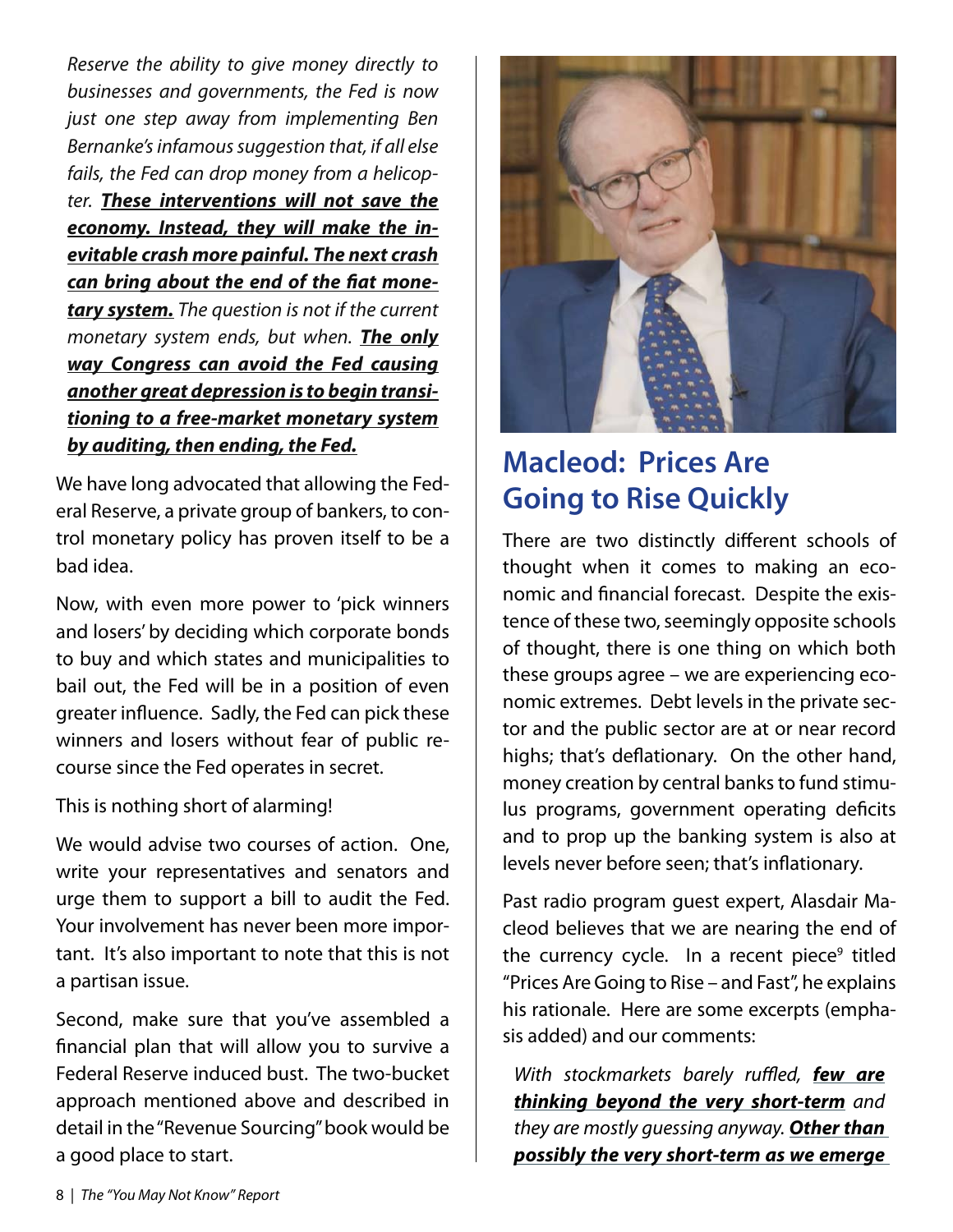*from lockdowns, the economic situation is actually dire, and any hope of a V-shaped recovery is wishful thinking or just brokers' propaganda. But for now, monetary policy is to buy off all reality by printing money without limit and almost no one is thinking about the consequences.*

Extreme money creation always has consequences; history teaches us that. Over the longer-term, as we have been warning, this time will be no different.

*Transmitting money into the real economy is proving difficult, with banks wanting to reduce their balance sheets, and very reluctant to expand credit. Furthermore, banks are weaker today than ahead of the last credit crisis, and payment failures on the June quarter-day just passed could trigger a systemic crisis before this month is out. Sooner or later bank failures are inevitable and will be a wake-up call for markets. Monetary inflation will then become an obvious issue as central banks and government treasury departments become desperate to prevent an economic slump by doing the only thing they know; inflate or die.*

At this point, the Fed is painted into a corner. They have two options – one, print and attempt to reflate the bubble. Or, two, stop and watch the deflationary pressures described previously in this month's issue pop the bubble to extraordinarily low levels.

Both options are bad ones.

*Foreigners, who are incredibly long of dollars and dollar assets will almost certainly start a chain of events leading to significant falls in the dollar's purchasing power. And when ordinary Americans finally begin to discard their dollars in favour of goods, the dollar will be finished along with all fiat curren-*

#### *cies that are tied to it.*

Currencies exist because those who use them are confident in the currency. Mr. Macleod believes that this confidence is about to be shaken or even lost.

*Central banks operate exclusively on neo-Keynesian lines. They feel free to expand the money quantity so long as the general level of prices does not exceed a targeted 2%; except when it does there is usually an excuse not to restrict money supply growth immediately. Keynesian Inflationism offers problems on so many levels, not least being it is rather like driving a vehicle using a rear-view mirror for guidance. But importantly for our analysis, central banks do not seem to realise current monetary policies guarantee the death of their currencies.*

The Keynesian school of economics is named after John Meynard Keynes, who advocated money creation to get the economy through low spots.

Mr. Macleod makes a great point – you cannot create money out of thin air forever. At some point, confidence in the currency will be lost. When it is, the currency fails.

As we see it, the primary difference between economists who are predicting a deflationary outcome to our current situation and economists who are predicting an inflationary outcome, is their belief in the currency's stability.

Deflationists believe the US Dollar will continue to be accepted and used; they believe that confidence in the currency will not be lost. Inflationists, for the most part, are skeptical that the US Dollar will continue to be utilized as the world's reserve currency.

While the timing of **when** confidence might be lost is very difficult to determine, at some future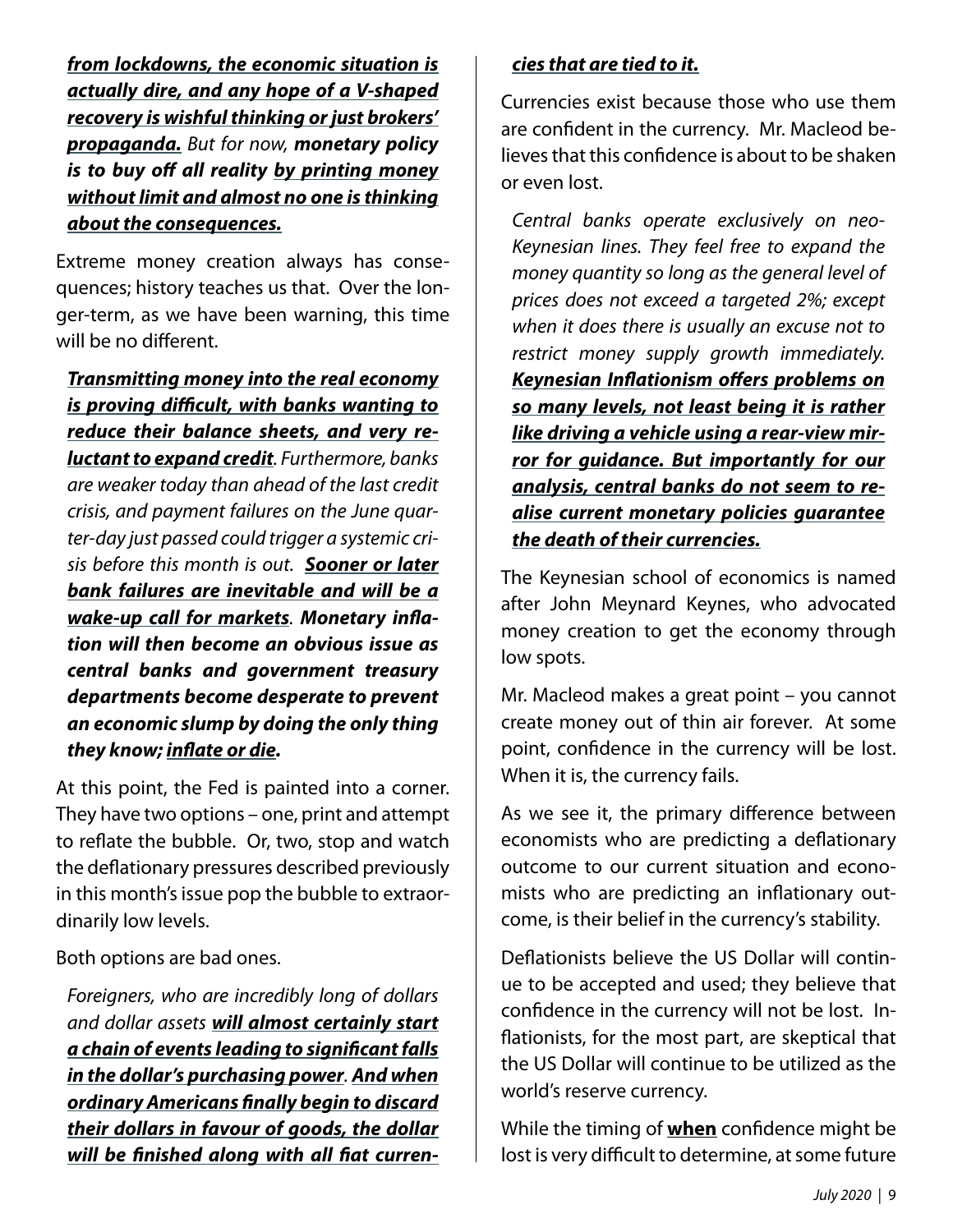point, with continued money creation, confidence **will have to be lost**.

*Following Lehman's failure, a similar pattern to the one unfolding today of a rapid increase in bank assets through the newly invented QE was followed by a contraction of bank credit which lasted about fifteen months. But that crisis was about financial assets in the mortgage market, which had knock-on effects in the non-financials. Difficult though it was, its resolution was relatively predictable.*

*This crisis started in the non-financials and is therefore more damaging to the economy; its severity is likely to lead to a banking crisis far larger than the Lehman failure and possibly greater than anything seen since the 1930s depression.*

*Commercial bankers are now waking up to this possibility. For them, the immediate danger is associated with this quarter-end just passed, when demand for credit to pay quarterly charges increases significantly. Already, businesses are in arrears as never before, with many shopping malls, office blocks and factories unused and rents unpaid. It is this problem, shared by banks around the world, which due to the severity of current business conditions is likely to tip the banking system over the edge and into an immediate crisis. The extent of the problem is likely to be revealed any time in this month of July.*

Banks have debt as assets. When debt goes unpaid, banks lose assets. Bank borrowers, as a result of the lockdowns and weak economy going into the lockdowns, are now increasingly unable to make payments on their loans.



## **San Francisco Rent Drops Most on Record**

Rent in the City of San Francisco dropped 12% in June as compared to June of 2019. It was the largest drop on record.

This<sup>10</sup> from "Zero Hedge" (emphasis added):

*Readers may recall, as early as March, city dwellers in California fled to suburbs and remote areas to isolate from the virus pandemic. The proliferation of remote work arrangements has led this shift to become more permanent.*

*At first,* **the exodus out of the city was due to virus-related lockdowns, then social unrest, and now it appears a steady flow of folks are leaving the San Francisco Bay Area for rural communities as their flexible work environment (i.e., remote access) allows them to work from anywhere, more specifically, outside city centers where the cost of living is a whole lot cheaper.**

*Bloomberg notes, citing a new report from rental website Zumper, the latest emigration trend out of the Bay Area* **has resulted in rents for a San Francisco one-bedroom apartment to plunge 12% in June compared with last year, which is one of the most significant monthly declines on record.**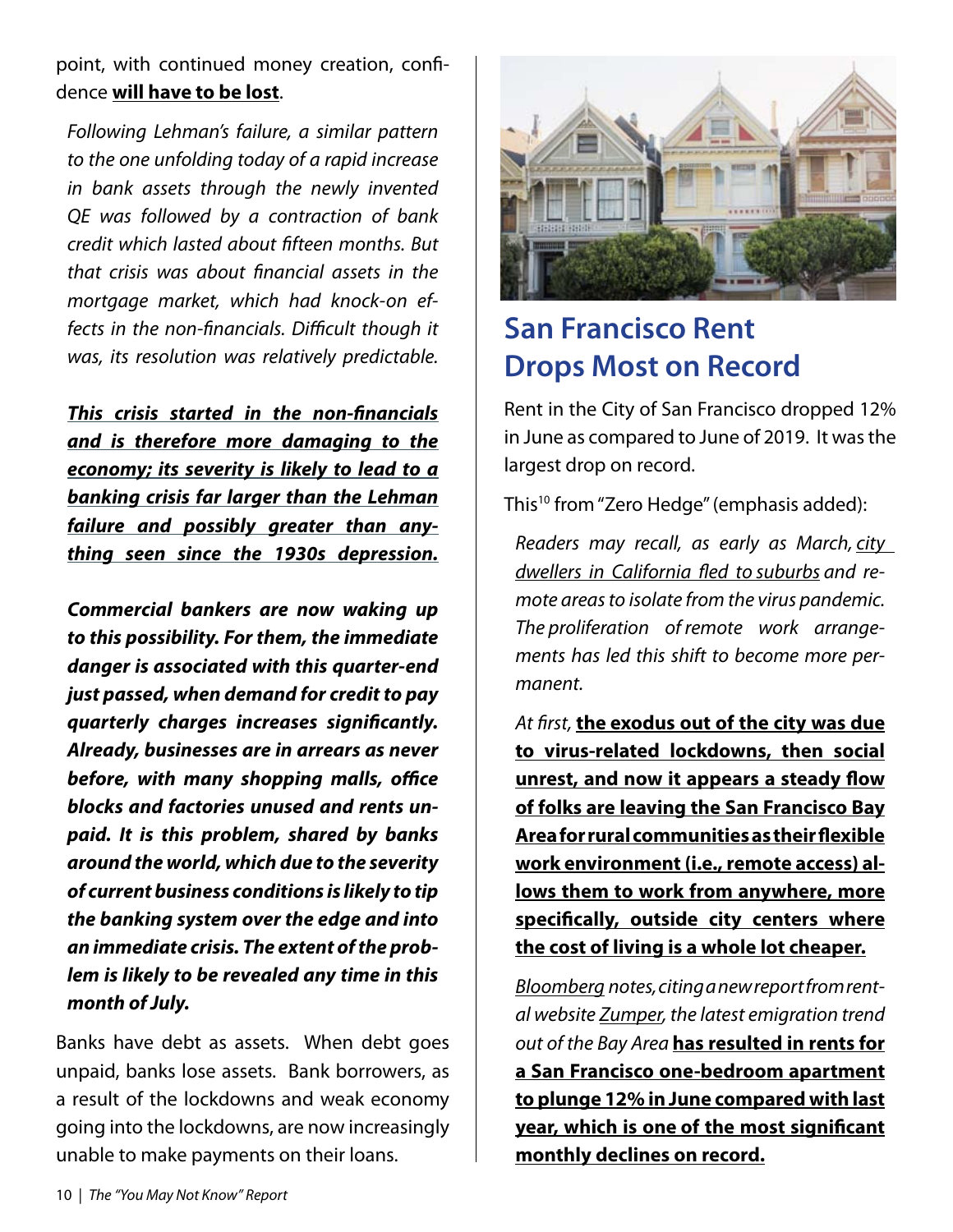## **Free This Month Only– IRA Transformation Plan Book**

If you are between the ages of 59 and 71, we have a special free gift offer for you this month – it's our acclaimed book, "The IRA Transformation Plan". In the book you will discover how it is often possible to reduce taxes on your IRA or 401(k) by tens of thousands of dollars or even more!

Future tax rates are set to be higher than current tax rates and there are recently passed strategies that many taxpayers can use to save money on taxes on their IRA and 401(k) account. Tax savings strategies are outlined in the book.

When it comes to taxes on an IRA or 401(k) account, the question is not "if" you will pay the taxes due on your retirement account, but rather "when". This book contains the latest updates in tax strategies to potentially help you minimize taxes on your IRA or 401(k),

To get your free copy of the book, visit **www.IRATransformationBook.com** or call **1-877-215-2368**, **extension 1169**, 24/7. Hurry, this free offer expires at the end of this month. Request your free book today!